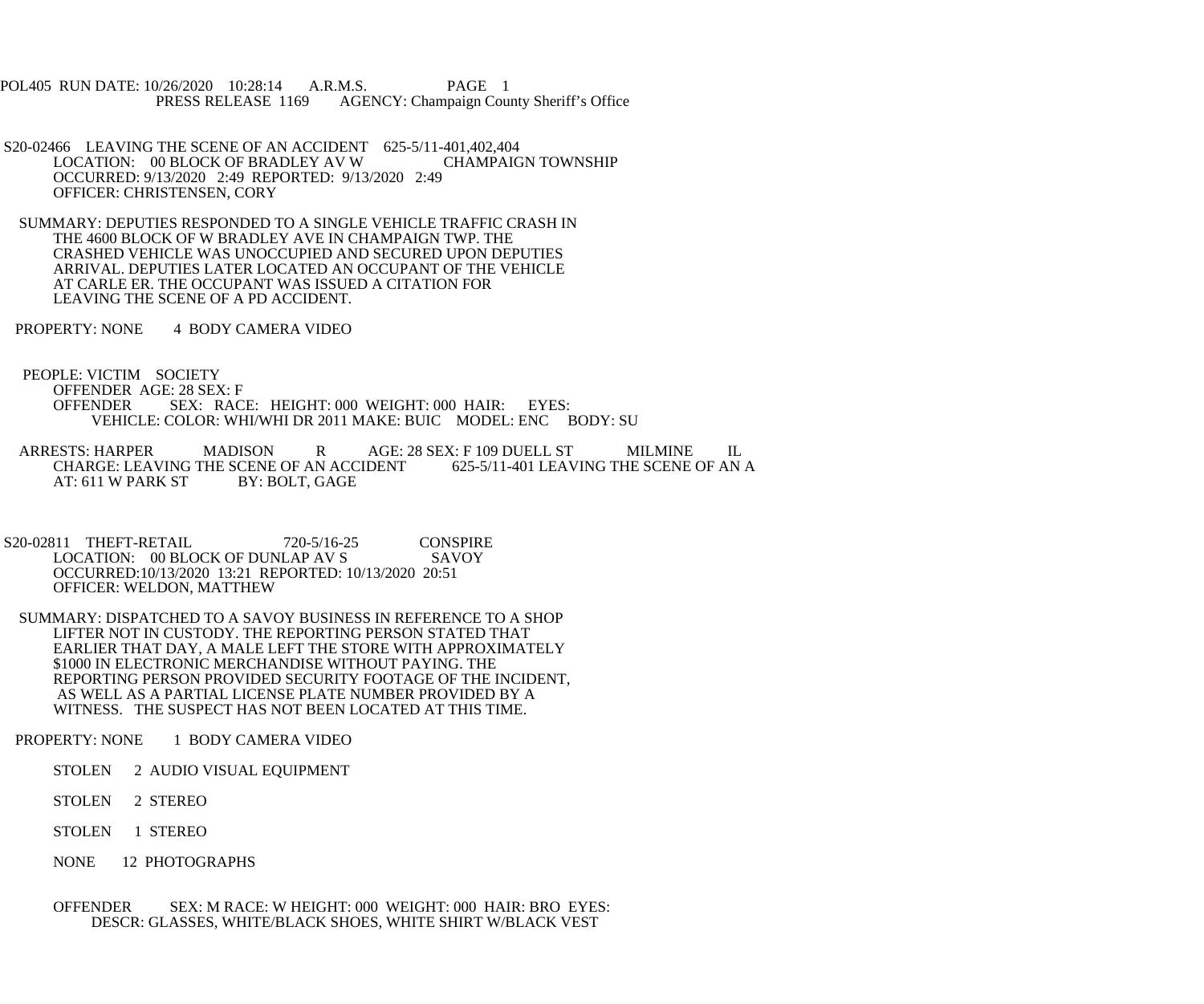POL405 RUN DATE: 10/26/2020 10:28:14 A.R.M.S. PAGE 2<br>PRESS RELEASE 1169 AGENCY: Champaign Cou AGENCY: Champaign County Sheriff's Office VICTIM WALMART SAVOY IL

- S20-02814 BATTERY-DOMESTIC 720-5/12-3.2 LOCATION: 00 BLOCK OF CARROLL AV URBANA TOWNSHIP OCCURRED:10/14/2020 2:36 REPORTED: 10/14/2020 2:36 OFFICER: MARSH, JESSE
- SUMMARY: ON 10/14/20 CHAMPAIGN COUNTY SHERIFF'S DEPUTIES WERE DISPATCHED TO THE 1000 BLOCK OF CARROL AVE, URBANA TOWNSHIP IN REGARD TO A DOMESTIC BATTERY. BOTH PARTIES CLAIMED THE OTHER WAS THE AGGRESSOR. THE FEMALE HALF AGREED TO LEAVE FOR THE EVENING.
- PROPERTY: NONE BODY CAMERA VIDEO

 OFFENDER AGE: 29 SEX: M OFFENDER AGE: 32 SEX: F VICTIM AGE: 29 SEX: M URBANA IL<br>VICTIM AGE: 32 SEX: F URBANA IL VICTIM AGE: 32 SEX: F URBANA

- S20-02832 BATTERY-DOMESTIC 720-5/12-3.2 LOCATION: 00 BLOCK OF DEWEY ST URBANA TOWNSHIP OCCURRED:10/17/2020 17:00 REPORTED: 10/17/2020 17:26 OFFICER: REIFSTECK, CHASE
- SUMMARY: ON SATURDAY (10/17/20) AT APPROXIMATELY 1727 HRS, CHAMPAIGN COUNTY DEPUTY SHERIFFS WERE DISPATCHED TO A RESIDENCE IN THE URBANA TOWNSHIP, FOR A DOMESTIC BATTERY THAT HAD JUST OCCURRED. UPON ARRIVAL, A NARRATIVE WAS OBTAINED FROM BOTH OF THE PARTIES INVOLVED. DURING THE INCIDENT, A MOTHER HAD SLAPPED HER ADULT SON, NUMEROUS TIMES IN HIS BACK. THE MOTHER ADMITTED TO THE BATTERY AND WAS PLACED UNDER ARREST SOON AFTER. SHE WAS TRANSPORTED TO THE CHAMPAIGN COUNTY SATELLITE JAIL FOR HER OFFENSE.
- PROPERTY: NONE BODY CAMERA VIDEO

 OFFENDER AGE: 71 SEX: F VICTIM AGE: 52 SEX: M URBANA IL

ARRESTS: DENORMANDE MARY JO AGE: 71 SEX: F 221 DEWEY ST URBANA IL CHARGE: BATTERY-DOMESTIC 720-5/12-3.2 BATTERY-DOMESTIC TIC 720-5/12-3.2 BATTERY-DOMESTIC<br>BY: REIFSTECK, CHASE AT: 200 BLK DEWEY ST

 S20-02846 TRESPASS-RESIDENCE 720-5/19-4 LOCATION: 00 BLOCK OF DEWEY ST URBANA TOWNSHIP OCCURRED:10/19/2020 6:07 REPORTED: 10/19/2020 6:08 OFFICER: BIALESCHKI, DOUG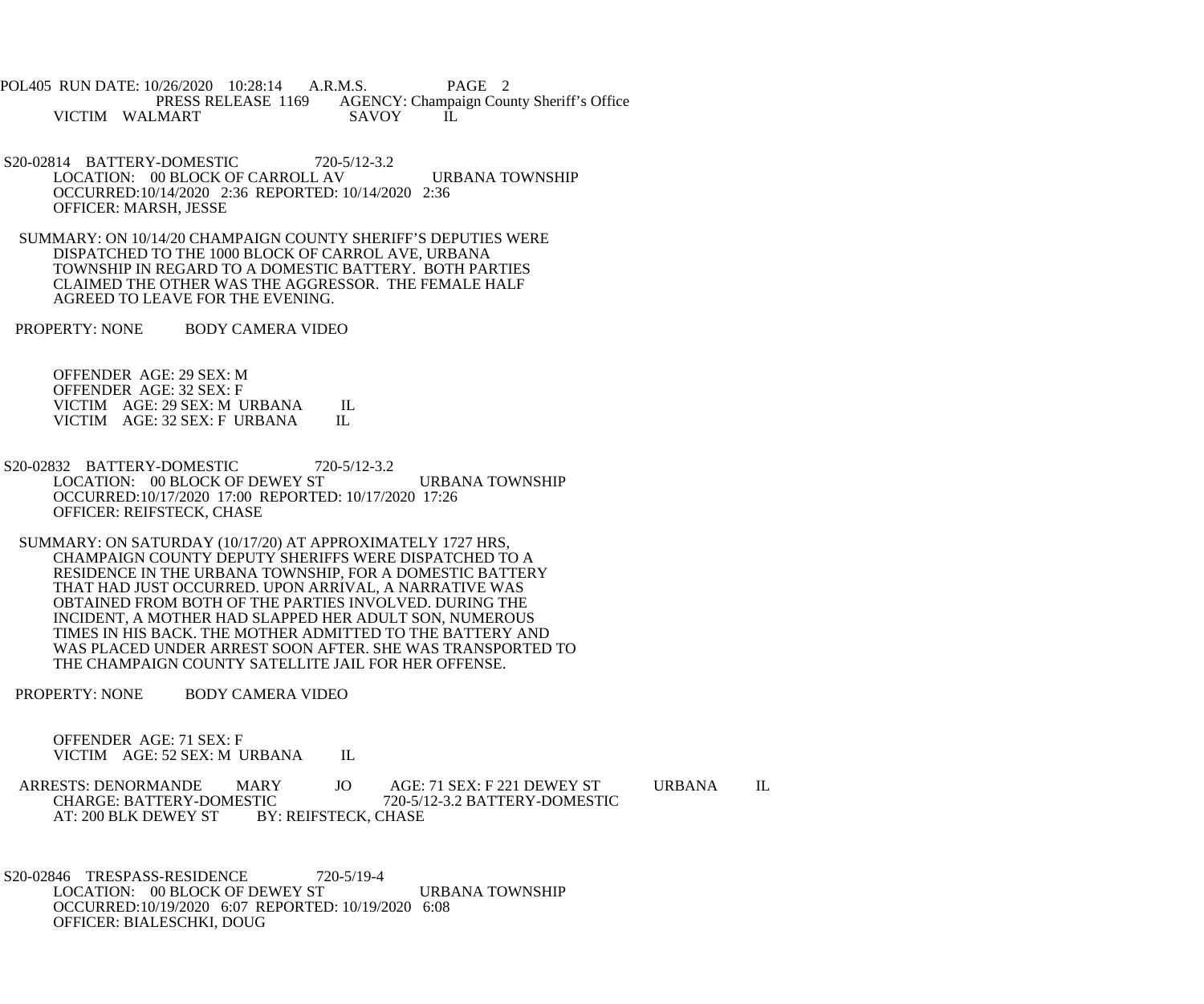POL405 RUN DATE: 10/26/2020 10:28:14 A.R.M.S. PAGE 3<br>PRESS RELEASE 1169 AGENCY: Champaign Cou AGENCY: Champaign County Sheriff's Office

- SUMMARY: R-P CALLED TO REPORT AN UNKNOWN MALE IN HER KITCHEN. SUSPECT WAS LOCATED IN THE DRIVEWAY AND DETAINED. SUSPECT CLAIMED TO SLEEPWALK AND HAVE A SEIZURE DISORDER. SUSPECT'S SHOES WERE RECOVERED FROM INSIDE THE RESIDENCE. SUSPECT MADE SEVERAL STATEMENTS ABOUT LIVING IN THE AREA.
- PROPERTY: NONE 1 BODY CAMERA VIDEO
	- NONE 1 BODY CAMERA VIDEO
	- NONE 1 BODY CAMERA VIDEO

 OFFENDER AGE: 26 SEX: M VICTIM AGE: 47 SEX: F URBANA IL

- ARRESTS: FORD TEVIN C D AGE: 26 SEX: M<br>CHARGE: TRESPASS-RESIDENCE 720-5/19-4 CHARGE: TRESPASS-RESIDENCE 720-5/19-4 TRESPASS-RESIDENCE<br>AT: 100 BLK DEWEY ST BY: BIALESCHKI. DOUG BY: BIALESCHKI, DOUG
- S20-02848 FRAUD-CREDIT CARD 720-5/17-31 THRU 46<br>LOCATION: 00 BLOCK OF NEIL ST N CHAMPAIGN LOCATION: 00 BLOCK OF NEIL ST N OCCURRED:10/13/2020 16:30 REPORTED: 10/19/2020 10:25 OFFICER: REIFSTECK, BRANDON
- SUMMARY: VICTIM'S DEBIT CARD WAS USED WITHOUT AUTHORIZATION.
- PROPERTY: STOLEN 1 NONE (USE "1")
	- OFFENDER SEX: RACE: HEIGHT: 000 WEIGHT: 000 HAIR: EYES: VICTIM AGE: 64 SEX: F CHAMPAIGN IL VICTIM AGE: 64 SEX: F CHAMPAIGN
- S20-02851 THEFT FROM MOTOR VEHICLE 720-5/16-1 LOCATION: 00 BLOCK OF MARKET ST N HENSLEY TOWNSHIP OCCURRED:10/18/2020 12:00 REPORTED: 10/19/2020 13:36 OFFICER: REIFSTECK, BRANDON
- SUMMARY: CATALYTIC CONVERTER STOLEN FROM VICTIM VEHICLE.
- PROPERTY: STOLEN 1 AUTO PART & ACCESSORY
	- DAMAGED AUTO<br>COLOR: WHI/ 2011 MAKE: FORD MODEL: F45 BODY: BU LIC#: IL 41316CV
	- OFFENDER SEX: RACE: HEIGHT: 000 WEIGHT: 000 HAIR: EYES:<br>VICTIM FAITH BAPTIST CHURCH CHAMPAIGN IL VICTIM FAITH BAPTIST CHURCH
- S20-02854 THEFT-RETAIL 720-5/16-25 CONSPIRE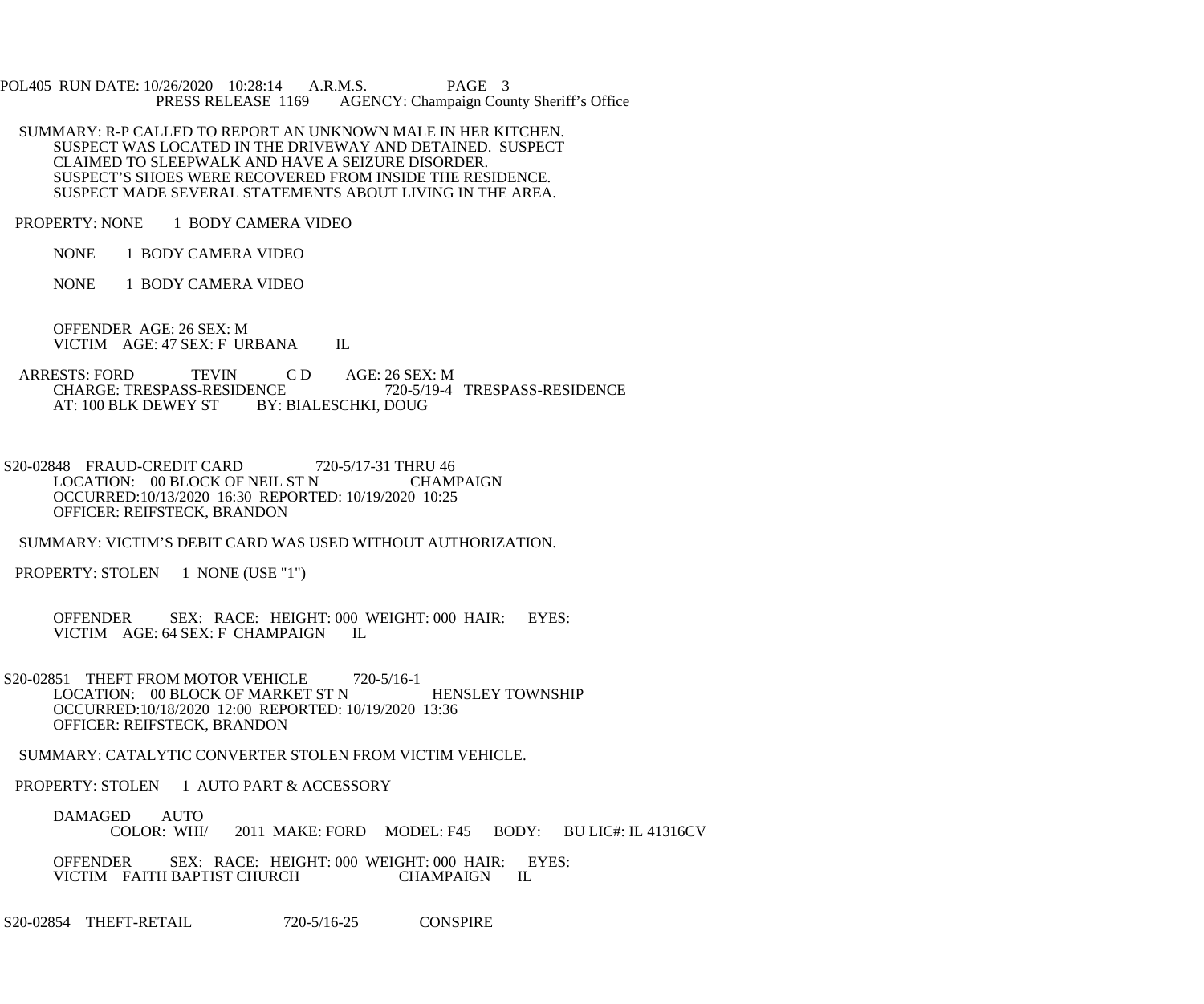POL405 RUN DATE: 10/26/2020 10:28:14 A.R.M.S. PAGE 4<br>PRESS RELEASE 1169 AGENCY: Champaign Cou AGENCY: Champaign County Sheriff's Office LOCATION: 00 BLOCK OF DUNLAP AV S SAVOY OCCURRED:10/19/2020 13:53 REPORTED: 10/19/2020 16:22 OFFICER: WELDON, MATTHEW

- SUMMARY: DISPATCHED TO A SAVOY BUSINESS IN REFERENCE TO A SHOPLIFTER NOT IN CUSTODY. THE REPORTING PERSON ADVISED A MALE HAD ATTEMPTED TO LEAVE THE STORE WITHOUT PAYING FOR HIS ITEMS. THE REPORTING PERSON CONFRONTED THE MALE AT THE ENTRANCE TO THE STORE. THE MALE LEFT THE CART FULL OF ITEMS AND FLED THE SCENE IN A VEHICLE. THE REPORTING PERSON PROVIDED SURVEILLANCE VIDEO BUT WAS NOT ABLE TO IDENTIFY THE SUSPECT. THE SUSPECT HAS NOT BEEN LOCATED AT THIS TIME.
- PROPERTY: NONE 1 BODY CAMERA VIDEO
	- STOLEN FOOD-OTHER/NON MEAT
	- NONE 9 PHOTOGRAPHS

 OFFENDER SEX: M RACE: B HEIGHT: 000 WEIGHT: 000 HAIR: EYES: BRO VICTIM WALMART SAVOY IL

 S20-02857 ASSIST OTHER POLICE DEPT LOCATION: MATTIS AVE N / PAULA DR OCCURRED:10/19/2020 22:15 REPORTED: 10/19/2020 22:15

 OFFICER: CHRISTENSEN, CORY SUMMARY: ASSISTED CHAMPAIGN PD WITH A PEDESTRIAN VERSUS MOTOR VEHICLE TRAFFIC CRASH.

PROPERTY: NONE 3 BODY CAMERA VIDEO

 OFFENDER AGE: 40 SEX: F VICTIM AGE: 32 SEX: F CHAMPAIGN IL

S20-02855 FAILURE TO REDUCE SPEED 625-5/11-601A LEAVING THE SCENE OF AN ACCIDENT 625-5/11-401,402,404 ACCIDENT INVOLVING NON-INJURY LOCATION: 00 BLOCK OF WILLOWVIEW RD/PERKIN URBANA TOWNSHIP OCCURRED:10/19/2020 23:00 REPORTED: 10/19/2020 23:40 OFFICER: BOLT, GAGE

 SUMMARY: ON 10/19/20 AT APPROXIMATELY 2340 HOURS DEPUTIES RESPONDED TO THE REPORT OF A HIT AND RUN IN THE AREA OF URBANA TWP. UPON ARRIVAL ON SCENE DEPUTIES SPOKE TO THE REPORTING PARTY AND WERE ABLE TO LOCATE THE OFFENDER. THE OFFENDER WAS CITED FOR THE ACCIDENT AND LEAVING THE SCENE.

PROPERTY: NONE 2 BODY CAMERA VIDEO

NONE 4 PHOTOS-DIGITAL